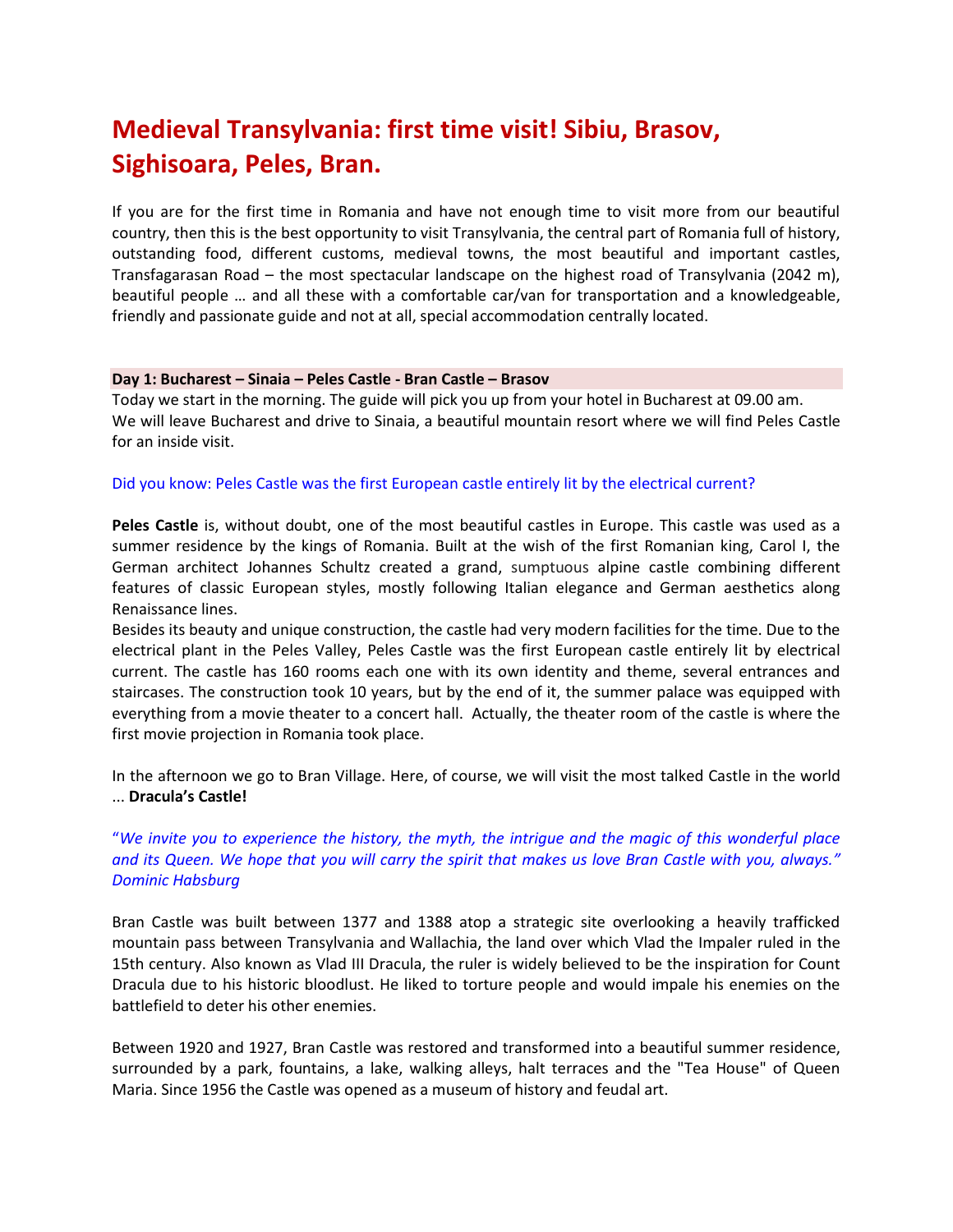In the evening, we reach Brasov medieval town and we will have a walking city tour. **Our accommodation is in the old town, very centrally located.** 

**Brasov** is one of the most beautiful cities in Romania. The main attraction is the medieval part of the city with: **The Black Church** that houses a priceless collection of Oriental rugs as well as a 4000-pipe organ, The Town Hall Square, the Franciscan Monastery, The Central Park, The Black Tower, The White Tower, Ecaterina's Gate, Schei Gate and the **Rope Street – the narrowest street in Europe.**

Accommodation in Brasov old town, 3\* very centrally located, very good breakfast!

#### **Day 2: Brasov - Viscri – Sighisoara**

Breakfast in the morning. Then pack and continue our tour through the Transylvanian experience.

We will drive to **Viscri**, where we will visit the fortified church, the oldest fortified church in Transylvania and we will admire the beautiful typical village with its colorfully and nice decorated houses. Viscri is the soul town of Prince Charles of Great Britain where he owns a traditional house and where he spends summer days in Romania.

## Then, we will continue to Sighisoara, **Europe's best-preserved medieval town!**

Sighisoara is one of the most beautiful towns in the heart of Transylvania. The whole medieval citadel is a part of **UNESCO World Heritage**. German architectural influences are visible throughout the entire city. One of its most famous attractions is the Clock Tower (Council Tower), built in the 14th Century. The tower has seven foot thick walls and was used to store ammunition, food reserves, archives and the city's treasures.

Sighisoara is the birthplace of Vlad the Impaler (Dracula) and we visit the house where he was born in 1431.

We will be accommodating in the citadel, right "in the middle of medieval times" to a 3<sup>\*</sup> good hotel with a nice breakfast.

#### **Day 3: Sighisoara – Biertan Fortified Church - Sibiu**

Today we will leave Sighisoara and we will go to Sibiu, another medieval town in Transylvania with its beauties.

On the way to Sibiu, we will have a stop to **Biertan Fortified Church**, one of the most majestic and valuable fortified churches in Transylvania. In 1995, the fortified church of Biertan was included in the list of the world architectural patrimony under UNESCO patronage.

# **The rest of the day is dedicated to Sibiu town, 2007 European Capital of Culture and European Region of Gastronomy awarded 2019!**

**Sibiu/Hermannstadt is perceived as a city of art and culture.** A great number of cultural monuments, a diversity of museums, and various artistic and cultural events make up the pillars of a complex cultural profile.

Using this simple premise, an attractive and stimulating atmosphere has been created for residents and visitors who take the opportunity to experience cultural life in this Transylvanian city.